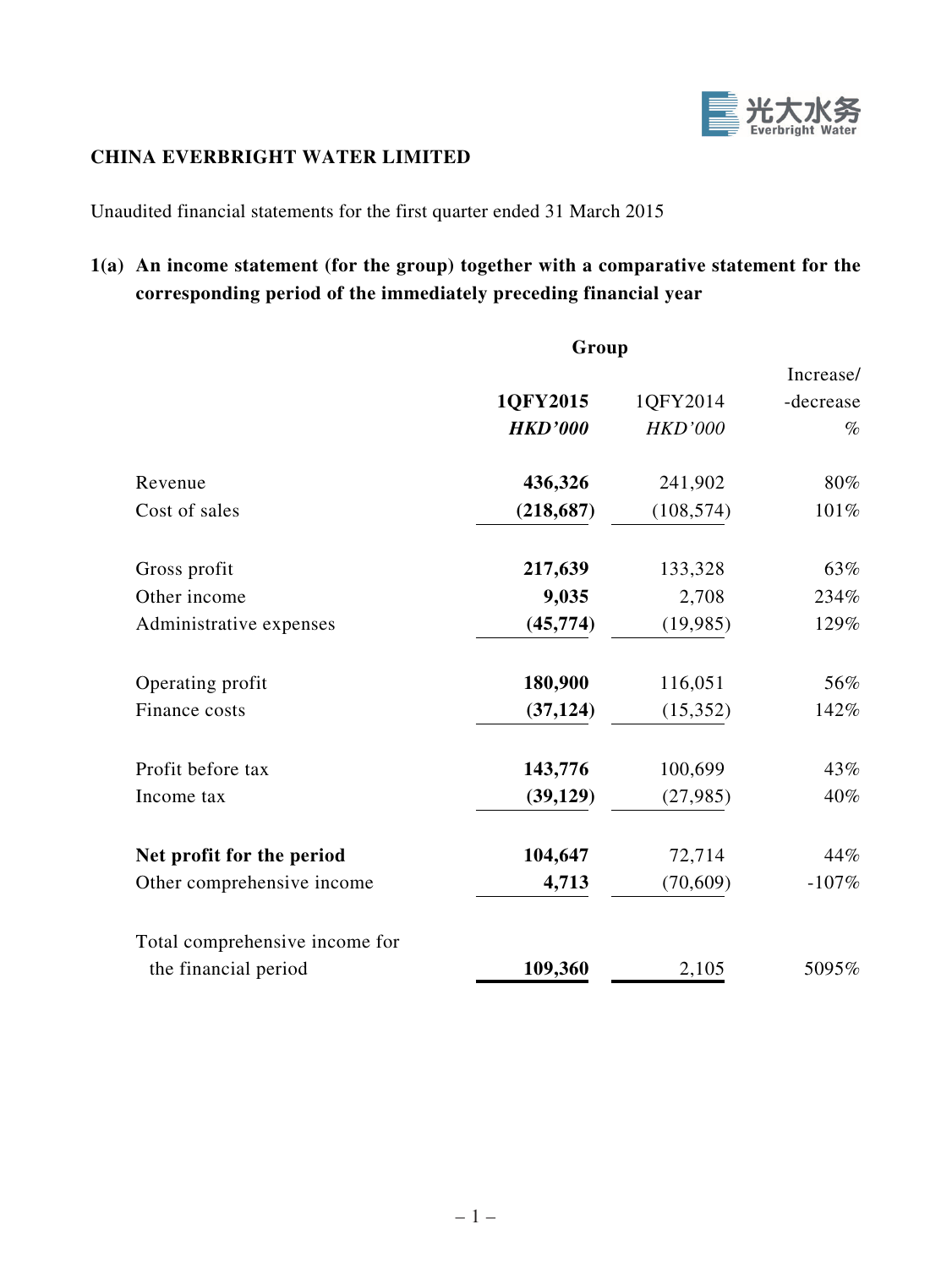|                                                       | Group          |                |           |  |
|-------------------------------------------------------|----------------|----------------|-----------|--|
|                                                       |                |                | Increase/ |  |
|                                                       | 1QFY2015       | 1QFY2014       | -decrease |  |
|                                                       | <b>HKD'000</b> | <b>HKD'000</b> | $\%$      |  |
| Net profit attributable to:                           |                |                |           |  |
| Owners of the Company                                 | 100,861        | 67,754         | 49%       |  |
| Non-controlling interests                             | 3,786          | 4,960          | $-24%$    |  |
|                                                       | 104,647        | 72,714         | 44%       |  |
| <b>Total comprehensive income</b><br>attributable to: |                |                |           |  |
| Owners of the Company                                 | 105,019        | 4,169          | 2419%     |  |
| Non-controlling interests                             | 4,341          | (2,064)        | $-310%$   |  |
|                                                       | 109,360        | 2,105          | 5095%     |  |

*Note 1*

Profit from operating activities is derived after charging the following items:

| Depreciation                      | 4.749  | 4.792  | $-1\%$ |
|-----------------------------------|--------|--------|--------|
| Amortisation of intangible assets | 13,279 | 1.274  | 942%   |
| Interest expense on:              |        |        |        |
| related party bank                | 1.674  | 1,805  | $-7\%$ |
| other bank borrowings             | 31,548 | 10,710 | 195%   |
| amounts due to group companies    | 3,902  | 2,837  | 38%    |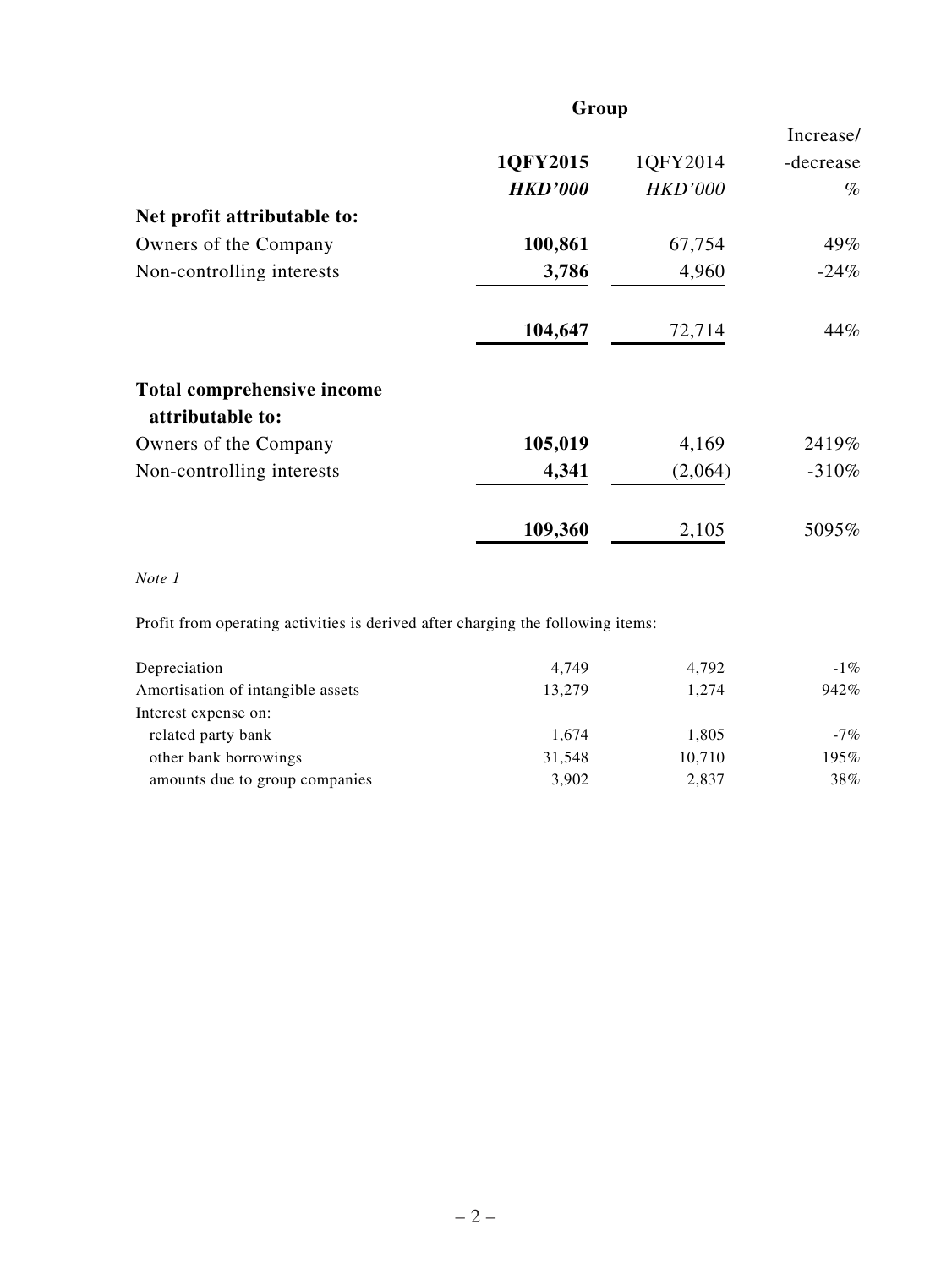## **1(b)(i) Statement of financial position (for the issuer and group), together with a comparative statement as at the end of the immediately preceding financial year**

|                               | Group          |                | Company        |                |
|-------------------------------|----------------|----------------|----------------|----------------|
|                               | 31 March       | 31 December    | 31 March       | 31 December    |
|                               | 2015           | 2014           | 2015           | 2014           |
|                               | <b>HKD'000</b> | <b>HKD'000</b> | <b>HKD'000</b> | <b>HKD'000</b> |
| <b>Current Assets</b>         |                |                |                |                |
| Cash and cash equivalents     | 336,771        | 681,101        | 43,265         | 103,109        |
| Trade and other receivables   | 725,540        | 515,363        | 95,391         | 48,232         |
| Financial receivables         | 538,269        | 483,143        |                |                |
| Inventories                   | 39,876         | 28,912         |                |                |
|                               | 1,640,456      | 1,708,519      | 138,656        | 151,341        |
| <b>Non-current Assets</b>     |                |                |                |                |
| Property, plant and equipment | 170,929        | 173,559        | 8              | 10             |
| Financial receivables         | 4,526,927      | 4,483,539      |                |                |
| Intangible assets             | 938,190        | 950,594        |                |                |
| Goodwill                      | 1,043,923      | 1,043,545      |                |                |
| Investment in subsidiaries    |                |                | 9,974,512      | 9,931,051      |
| Other receivables             | 1,774,740      | 1,751,793      |                |                |
|                               | 8,454,709      | 8,403,030      | 9,974,520      | 9,931,061      |
| <b>Current Liabilities</b>    |                |                |                |                |
| <b>Borrowings</b>             | 717,932        | 762,718        | 290,339        | 281,248        |
| Trade and other payables      | 795,298        | 599,843        | 60,575         | 68,795         |
| Other financial liabilities   | 23,308         | 23,230         | 23,308         | 23,230         |
| Provision for income tax      | 30,581         | 19,566         |                |                |
|                               | 1,567,119      | 1,405,357      | 374,222        | 373,273        |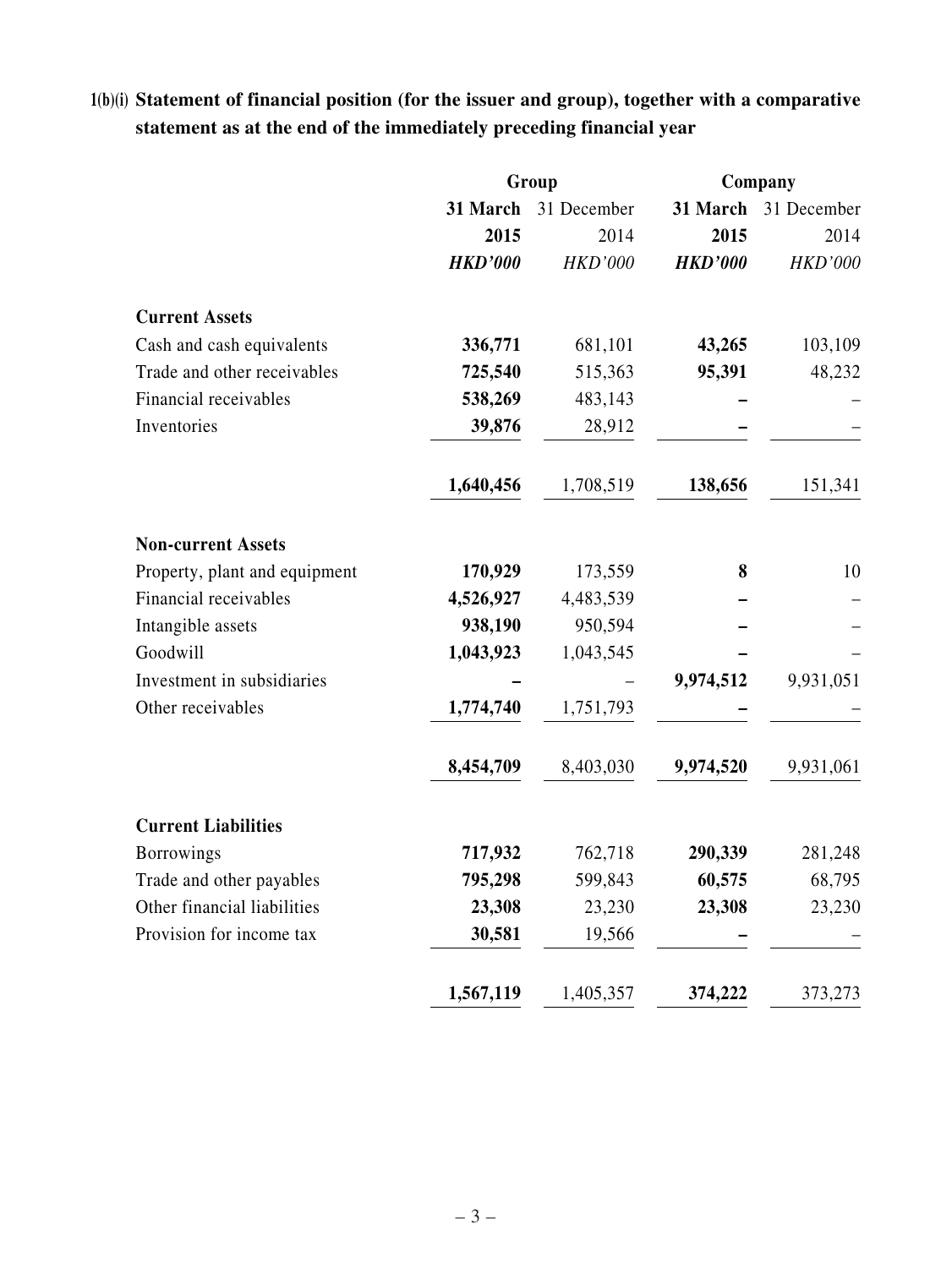|                                  | Group          |                | Company        |             |
|----------------------------------|----------------|----------------|----------------|-------------|
|                                  | 31 March       | 31 December    | 31 March       | 31 December |
|                                  | 2015           | 2014           | 2015           | 2014        |
|                                  | <b>HKD'000</b> | <b>HKD'000</b> | <b>HKD'000</b> | HKD'000     |
| Net current assets/(liabilities) | 73,337         | 303,162        | (235,566)      | (221, 932)  |
| <b>Non-current Liabilities</b>   |                |                |                |             |
| <b>Borrowings</b>                | 1,021,642      | 1,061,730      |                |             |
| Other payables                   |                | 264,325        |                |             |
| Deferred tax liabilities         | 845,884        | 828,977        |                |             |
|                                  | 1,867,526      | 2,155,032      |                |             |
| <b>Net assets</b>                | 6,660,520      | 6,551,160      | 9,738,954      | 9,709,129   |
| <b>Capital and Reserve</b>       |                |                |                |             |
| Share capital                    | 2,549,345      | 2,549,345      | 2,549,345      | 2,549,345   |
| Reserves                         | 3,881,154      | 3,776,135      | 7,189,609      | 7,159,784   |
| Equity attributable to owners of |                |                |                |             |
| the Company                      | 6,430,499      | 6,325,480      | 9,738,954      | 9,709,129   |
| Non-controlling interests        | 230,021        | 225,680        |                |             |
|                                  | 6,660,520      | 6,551,160      | 9,738,954      | 9,709,129   |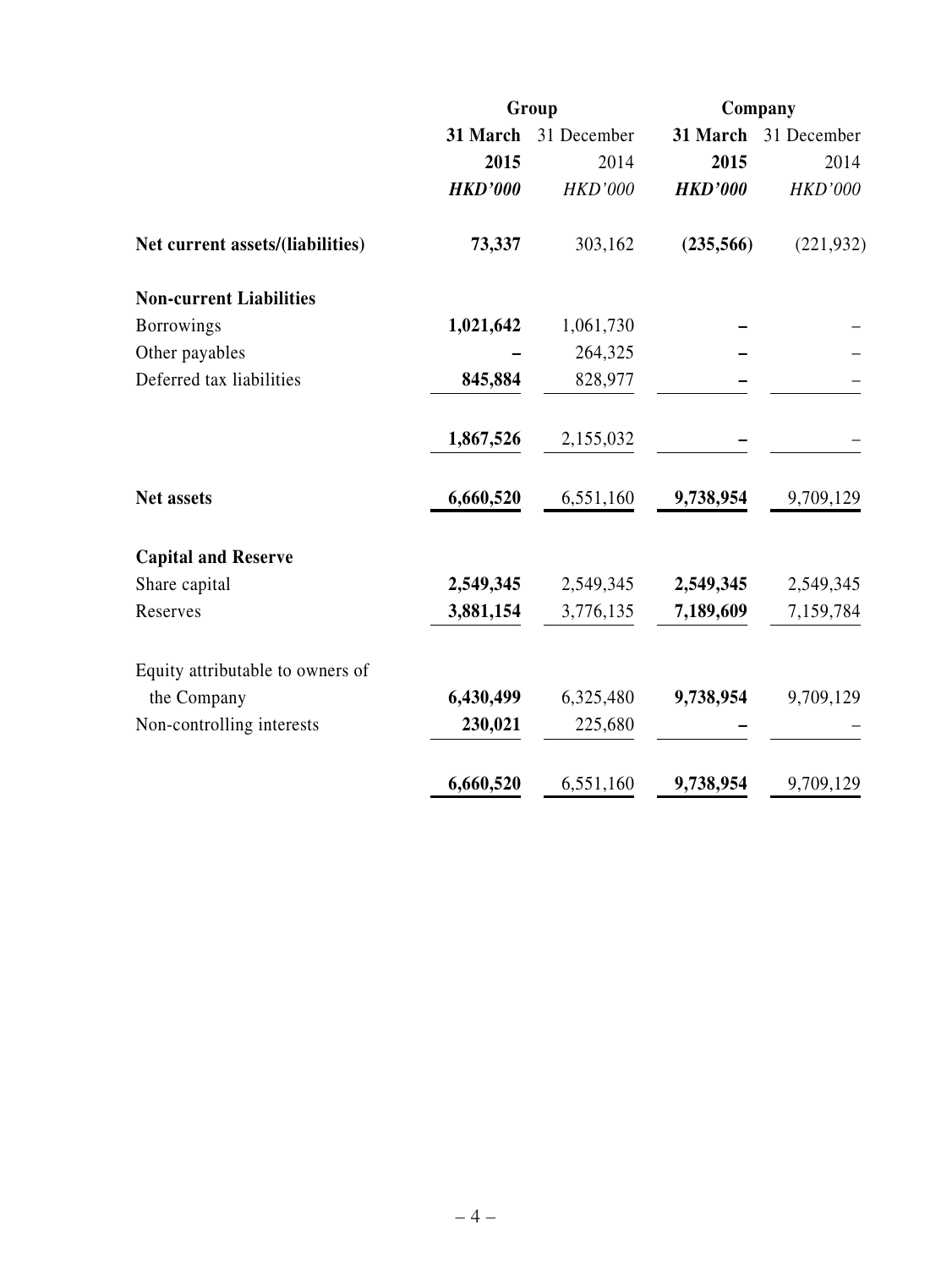#### **1(b)(ii) Aggregate amount of group's borrowings and debt securities**

| <b>As at 31 March 2015</b>  |                               | As at 31 December 2014 |                        |
|-----------------------------|-------------------------------|------------------------|------------------------|
| <b>Secured</b><br>(HKD'000) | <b>Unsecured</b><br>(HKD'000) | Secured<br>(HKD'000)   | Unsecured<br>(HKD'000) |
| 365,727                     | 352,205                       | 440,673                | 322,045                |

*Amount payable within one year or less, or on demand*

*Amount payable after one year*

| As at 31 March 2015         |                               | As at 31 December 2014 |                        |  |
|-----------------------------|-------------------------------|------------------------|------------------------|--|
| <b>Secured</b><br>(HKD'000) | <b>Unsecured</b><br>(HKD'000) |                        | Unsecured<br>(HKD'000) |  |
| 931,628                     | 90,014                        | 906,435                | 155,295                |  |

### *Details of Collateral*

The secured borrowings of the Group as at 31 March 2015 and 31 December 2014 were secured by certain revenue, receivables and intangible assets in connection with the Group's service concession arrangements, bank deposits and fixed assets. Certain bank facilities were guaranteed by related parties of the Group.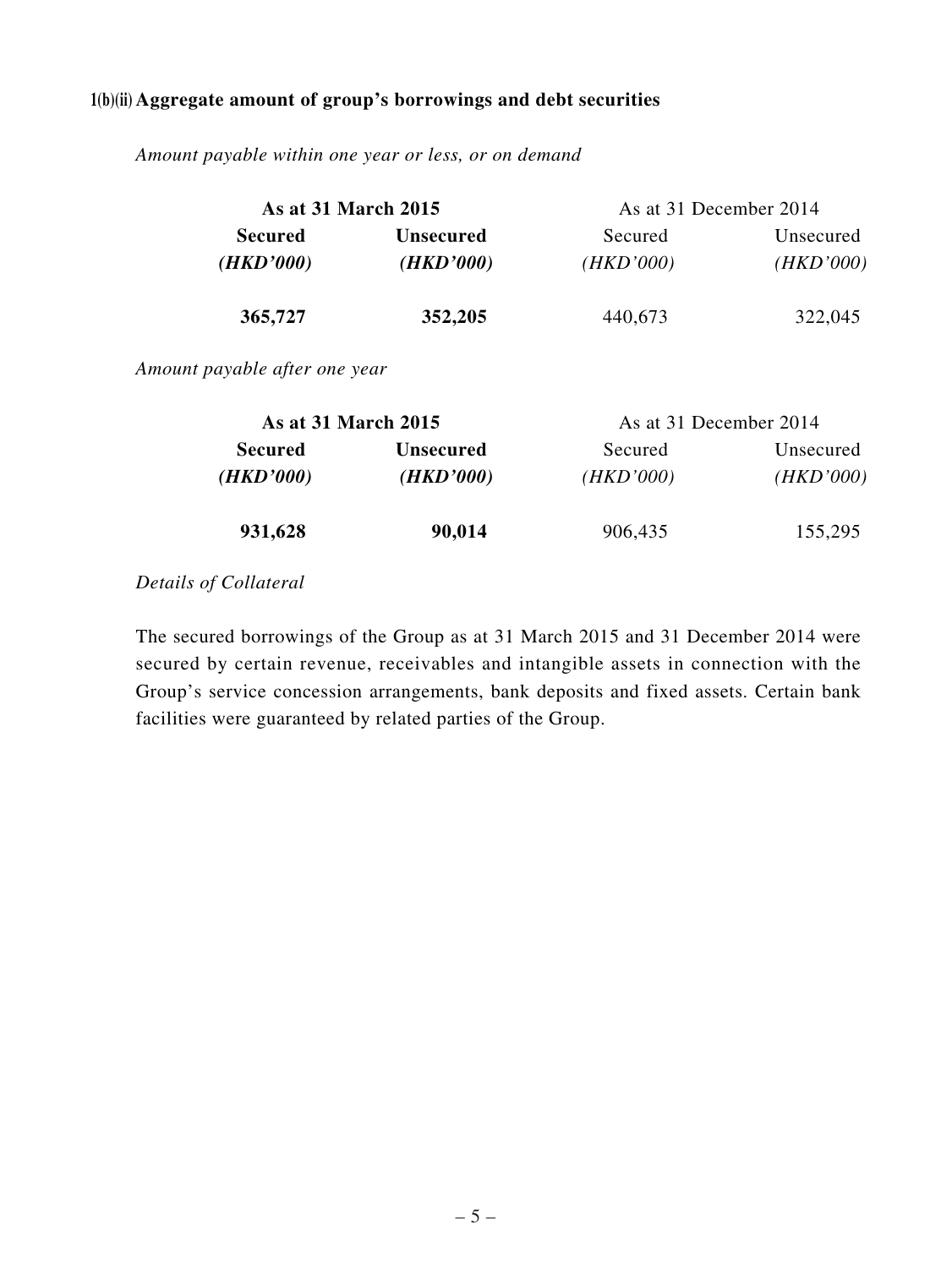**1(c) Consolidated statement of cash flow (for the group), together with a comparative statement for the corresponding period of the immediately preceding financial year**

|                                                    | 1QFY2015       | 1QFY2014       |
|----------------------------------------------------|----------------|----------------|
|                                                    | <b>HKD'000</b> | <b>HKD'000</b> |
| Cash flow from operating activities                |                |                |
| Profit before tax                                  | 143,776        | 100,699        |
| <b>Adjustments for:</b>                            |                |                |
| Depreciation of property, plant and equipment      | 4,749          | 4,792          |
| Amortisation of intangible assets                  | 13,279         | 1,274          |
| Unrealised exchange loss                           | 3,665          | 4,939          |
| Net finance costs                                  | 36,703         | 14,752         |
| Operating cash flow before working capital changes | 202,172        | 126,456        |
| <b>Changes in working capital</b>                  |                |                |
| Financial receivables                              | (81,774)       | 15,183         |
| Inventories                                        | (10, 867)      | (236)          |
| Trade and other receivables                        | (225, 484)     | (124, 807)     |
| Trade and other payables                           | (46,776)       | (196, 898)     |
| <b>Cash used in operations</b>                     | (162, 729)     | (180, 302)     |
| Income tax paid                                    | (15, 164)      | (12, 354)      |
| Net cash used in operating activities              | (177, 893)     | (192, 656)     |
| <b>Cash flow from investing activities</b>         |                |                |
| Purchase of property, plant and equipment          | (1, 534)       | (2,127)        |
| Interest received                                  | 421            | 600            |
| Net cash used in investing activities              | (1, 113)       | (1,527)        |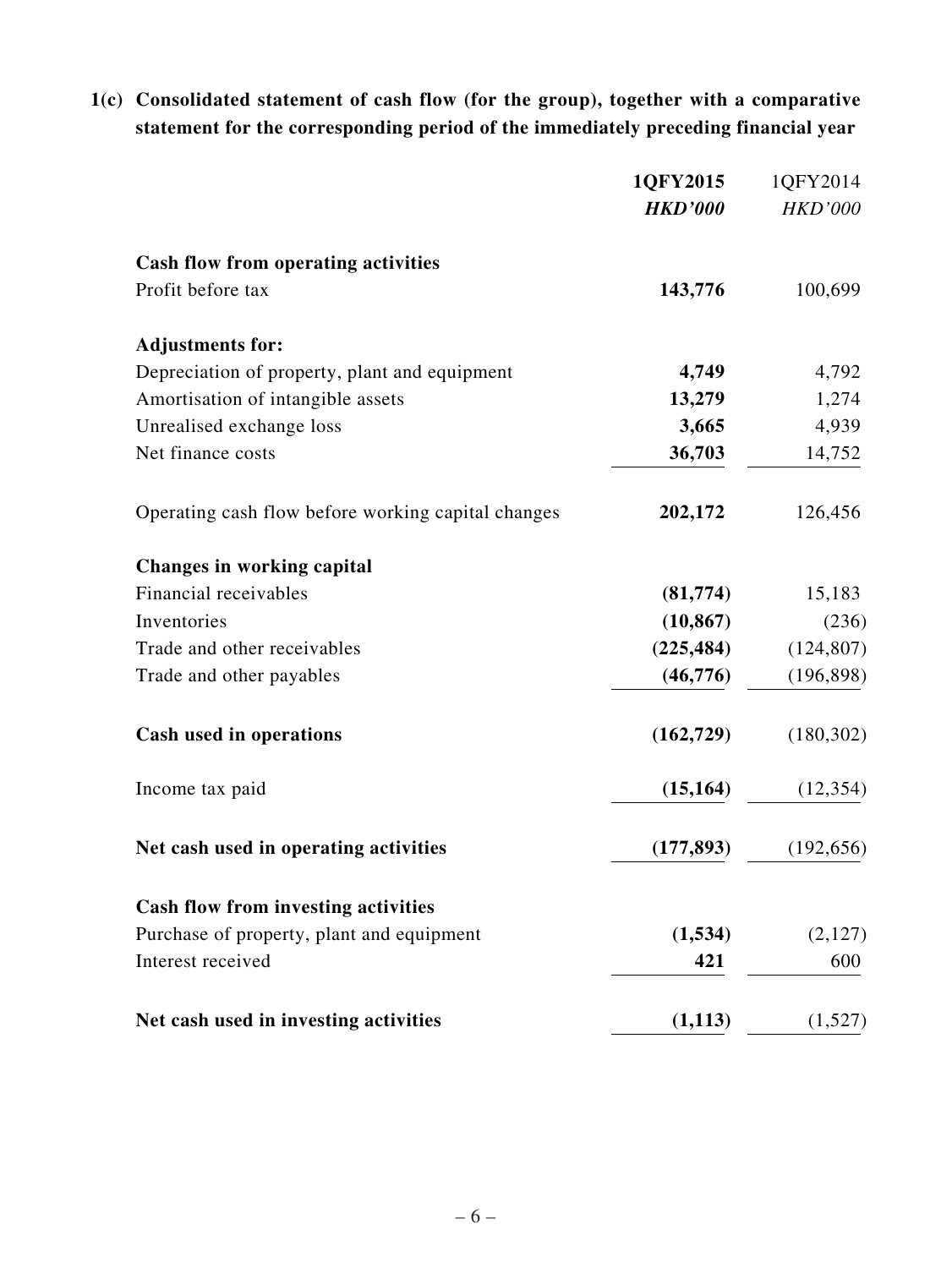|                                                             | 1QFY2015       | 1QFY2014       |
|-------------------------------------------------------------|----------------|----------------|
|                                                             | <b>HKD'000</b> | <b>HKD'000</b> |
| <b>Cash flow from financing activities</b>                  |                |                |
| Proceeds from bank borrowings                               | 132,560        | 79,465         |
| Repayment of bank borrowings                                | (238, 050)     | (50, 264)      |
| Decrease in pledged bank deposits                           | 31,635         | 42,445         |
| Increase in amount due from intermediate holding            |                |                |
| company                                                     | (27, 800)      | (50, 592)      |
| Increase in amount due to immediate holding company         |                | 19,075         |
| Increase in amount due to fellow subsidary                  | 2,791          | 127,808        |
| Interest paid                                               | (37, 124)      | (15,352)       |
| Net cash (used in)/generated from financing activities      | (135,988)      | 152,585        |
| Net decrease in cash and cash equivalents                   | (314, 994)     | (41, 598)      |
| Cash and cash equivalents at the beginning<br>of the period | 499,331        | 246,945        |
| Effect of exchange rate changes on cash and                 |                |                |
| cash equivalents                                            | 1,685          | (5, 813)       |
| Cash and cash equivalents at end of the period              | 186,022        | 199,534        |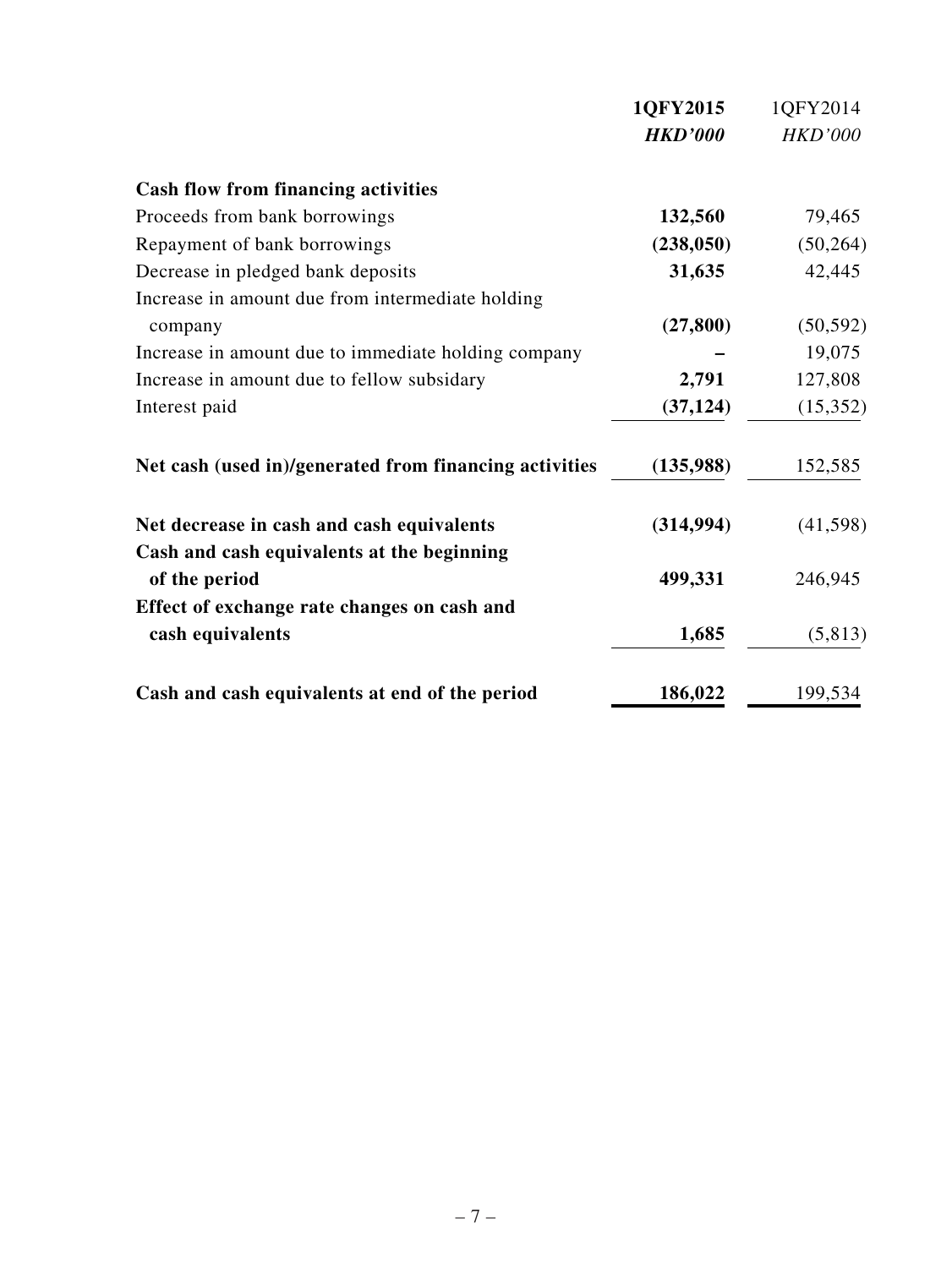# **1(d)(i) A statement (for the issuer and group) showing either (i) all changes in equity or (ii) changes in equity other than those arising from capitalisation issued and distributions to shareholders, together with a comparative statement for the corresponding period of the immediate preceding financial year**

|                                  | <b>Share</b><br>capital<br><b>HKD'000</b> | <b>Share</b><br>premium<br><b>HKD'000</b> | Foreign<br>currency<br>translation<br>reserve<br><b>HKD'000</b> | <b>Statutory</b><br>reserve<br><b>HKD'000</b> | <b>Other</b><br>reserve<br><b>HKD'000</b> | <b>Retained</b><br>earnings<br><b>HKD'000</b> | <b>Total</b><br><b>HKD'000</b> | Non-<br>controlling<br>interests<br><b>HKD'000</b> | Total<br>equity<br><b>HKD'000</b> |
|----------------------------------|-------------------------------------------|-------------------------------------------|-----------------------------------------------------------------|-----------------------------------------------|-------------------------------------------|-----------------------------------------------|--------------------------------|----------------------------------------------------|-----------------------------------|
| Group                            |                                           |                                           |                                                                 |                                               |                                           |                                               |                                |                                                    |                                   |
| At 1 January 2015                | 2,549,345                                 | 1,914,548                                 | 266,571                                                         | 94,999                                        | (2,181)                                   | 1,502,198                                     | 6,325,480                      | 225,680                                            | 6,551,160                         |
| Profit for the period            |                                           |                                           |                                                                 |                                               |                                           | 100,861                                       | 100,861                        | 3,786                                              | 104,647                           |
| Other comprehensive income       |                                           |                                           | 4,158                                                           |                                               |                                           |                                               | 4,158                          | 555                                                | 4,713                             |
| At 31 March 2015                 | 2,549,345                                 | 1,914,548                                 | 270,729                                                         | 94,999                                        | (2, 181)                                  | 1,603,059                                     | 6,430,499                      | 230,021                                            | 6,660,520                         |
| At 1 January 2014                |                                           | -                                         | 344,486                                                         | 71,979                                        |                                           | 1,232,422                                     | 1,648,887                      | 342,508                                            | 1,991,395                         |
| Profit for the period            |                                           |                                           |                                                                 |                                               |                                           | 67,754                                        | 67,754                         | 4,960                                              | 72,714                            |
| Other comprehensive income       |                                           |                                           | (63,585)                                                        |                                               |                                           |                                               | (63,585)                       | (7,024)                                            | (70, 609)                         |
| At 31 March 2014                 |                                           |                                           | 280,901                                                         | 71,979                                        |                                           | 1,300,176                                     | 1,653,056                      | 340,444                                            | 1,993,500                         |
| Company                          |                                           |                                           |                                                                 |                                               |                                           |                                               |                                |                                                    |                                   |
| At 1 January 2015                | 2,549,345                                 | 11,584,834                                | (59,686)                                                        |                                               | 64,953                                    | (4, 430, 317)                                 | 9,709,129                      |                                                    | 9,709,129                         |
| Loss for the period              |                                           |                                           |                                                                 |                                               |                                           | (19, 337)                                     | (19, 337)                      |                                                    | (19, 337)                         |
| Other comprehensive income       |                                           |                                           | 49,162                                                          |                                               |                                           |                                               | 49,162                         |                                                    | 49,162                            |
| At 31 March 2015                 | 2,549,345                                 | 11,584,834                                | (10, 524)                                                       |                                               | 64,953                                    | (4,449,654)                                   | 9,738,954                      |                                                    | 9,738,954                         |
| At 1 January 2014                | 614,415                                   | 1,561,725                                 |                                                                 |                                               | 8,141                                     | 605,823                                       | 2,790,104                      |                                                    | 2,790,104                         |
| Loss for the period              |                                           |                                           |                                                                 |                                               |                                           | (177, 534)                                    | (177, 534)                     |                                                    | (177, 534)                        |
| Other comprehensive income       |                                           |                                           | (24, 416)                                                       |                                               |                                           |                                               | (24, 416)                      |                                                    | (24, 416)                         |
| Exercise of Warrants             | 4,765                                     | 37,468                                    |                                                                 |                                               |                                           |                                               | 42,233                         |                                                    | 42,233                            |
| Issue of ordinary shares related |                                           |                                           |                                                                 |                                               |                                           |                                               |                                |                                                    |                                   |
| to acquisition of subsidiary     | 18,218                                    | 133,378                                   |                                                                 |                                               |                                           |                                               | 151,596                        |                                                    | 151,596                           |
| Issue of employee share options  |                                           |                                           |                                                                 |                                               | 16,750                                    |                                               | 16,750                         |                                                    | 16,750                            |
| At 31 March 2014                 | 637,398                                   | 1,732,571                                 | (24, 416)                                                       |                                               | 24,891                                    | 428,289                                       | 2,798,733                      |                                                    | 2,798,733                         |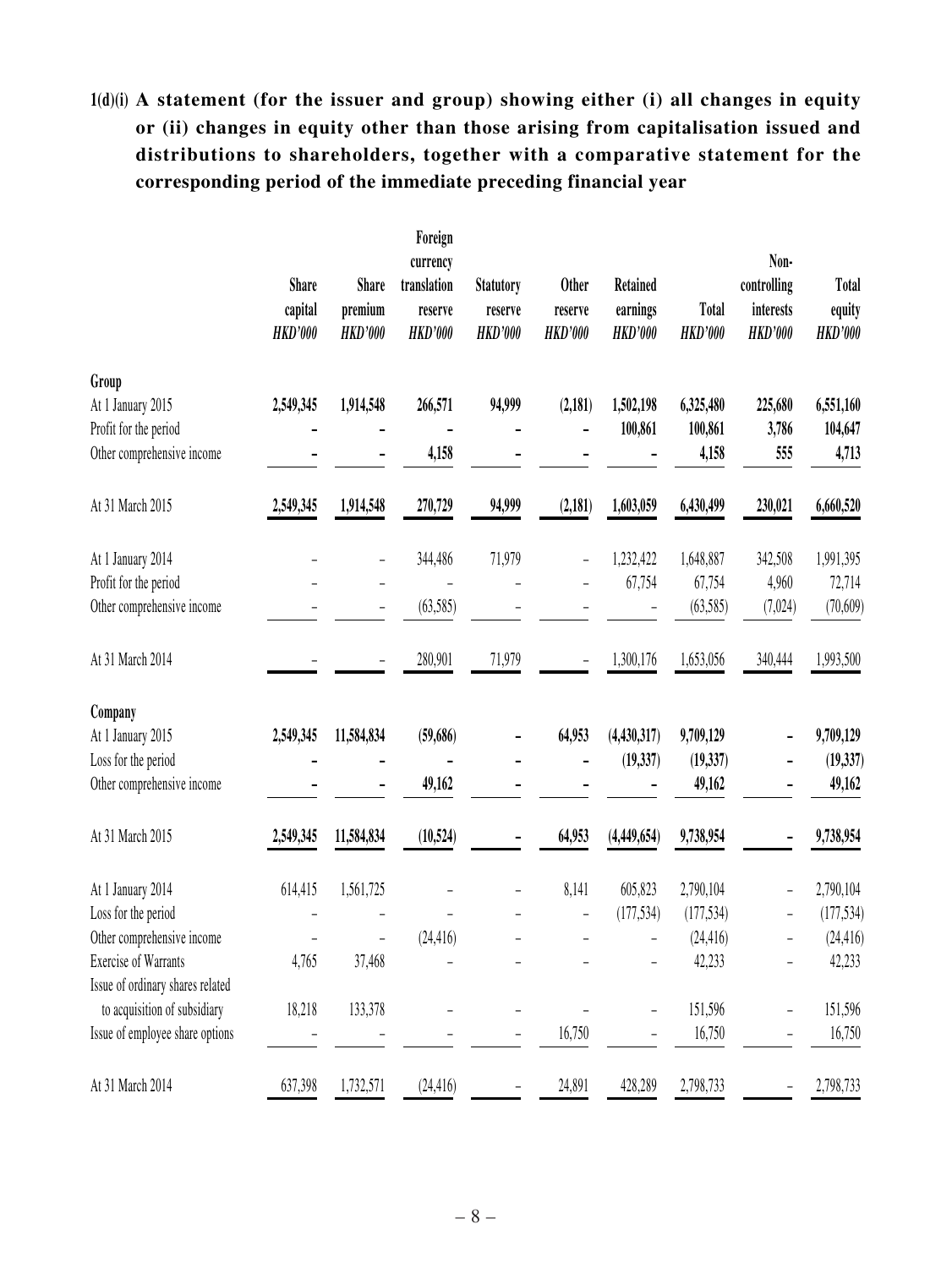**1(d)(ii) Details of any changes in the Company's share capital arising from rights issue, bonus issue, share buy-backs, exercise of share options or warrants, conversion of other issues of equity securities, issue of shares for cash or as consideration for acquisition or for any other purpose since the end of the previous period reported on. State also the number of shares that may be issued on conversion of all the outstanding convertibles as at the end of the current financial year reported on and as at the end of the corresponding period of the immediately preceding financial year.**

The Company does not have any outstanding convertibles, preference shares and treasury shares for the financial quarter ended 31 December 2014 and 31 March 2015, except for outstanding warrants of 263,462.

## **1(d)(iii) The total number of issued shares excluding treasury shares as at the end of the current financial period and as at the end of the immediately preceding financial year**

The total number of issued shares excluding treasury shares were as follows:

| 31 March 2015 ('000):    | 2,487,261 |
|--------------------------|-----------|
| 31 December 2014 ('000): | 2,487,261 |

**2. Whether the figures have been audited, or reviewed and in accordance with which auditing standard or practice.**

The figures have not been audited or reviewed by the Company's auditors.

**3. Whether the figures have been audited, or reviewed, the auditors' report (including any qualifications or emphasis of a matter).**

Not applicable.

**4. Whether the same accounting policies and methods of computation as in the issuer's most recently audited annual financial statements have been applied.**

The same accounting policies and methods of computations have been applied.

**5. If there are any changes in the accounting policies and methods of computation, including any required by an accounting standard, what has changed, as well as the reasons for, and the effect of, the change.**

There are no changes in accounting policies.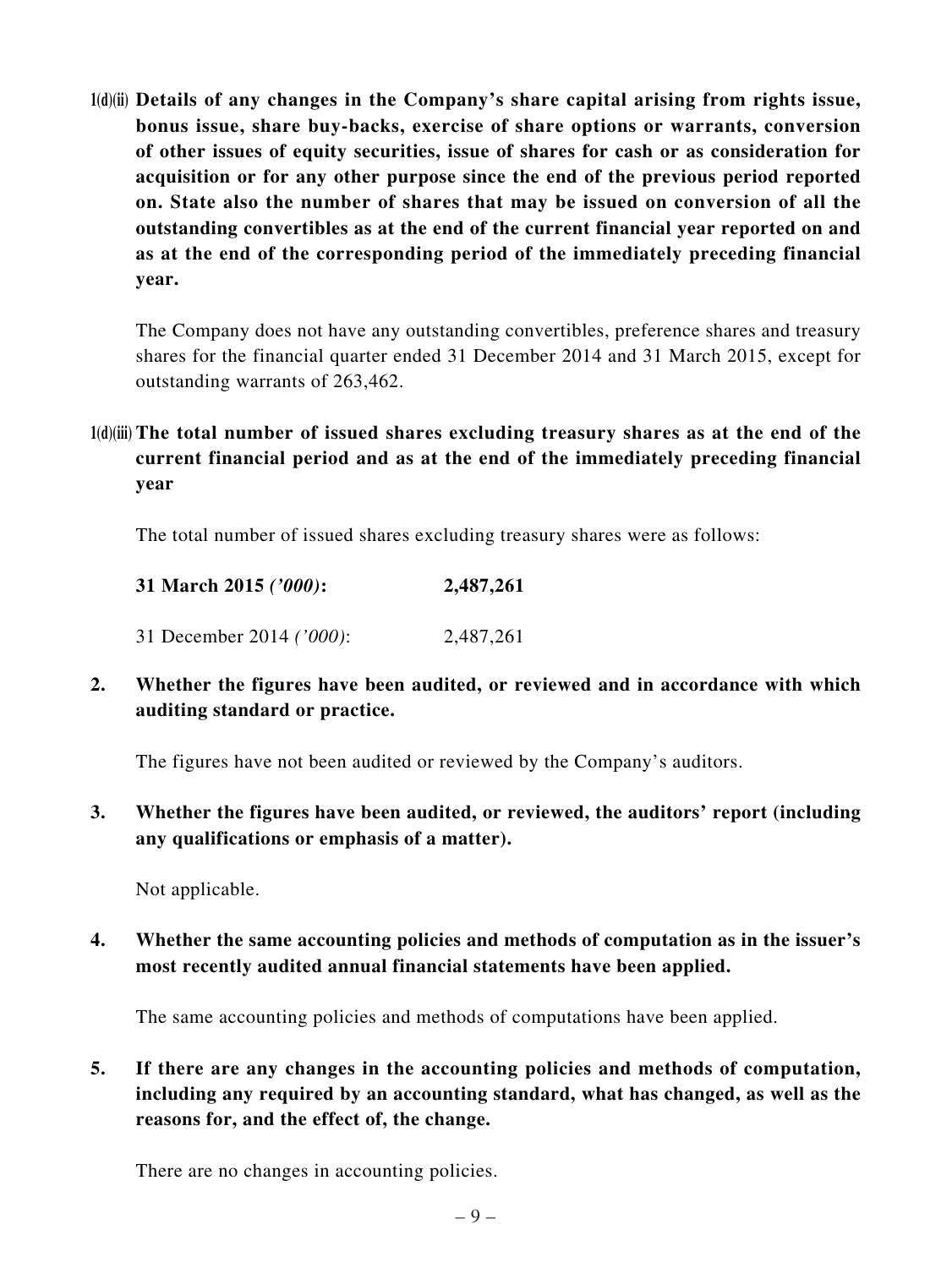**6. Earnings per share of the group for the current financial year reported on and the corresponding period of the immediately preceding financial year, after deducting any provision for preference dividends**

#### **Basic/Diluted earnings per share**

|                                                                 | 1QFY2015  | 1QFY2014  |
|-----------------------------------------------------------------|-----------|-----------|
| Profit attributable to owners of the Company ( <i>HKD</i> '000) | 100,861   | 67,754    |
| Weighted average number of ordinary shares in issue ('000)      | 2,487,261 | 1,940,269 |
| Basic/Diluted earnings per share ( <i>HKD</i> )                 | 0.041     | 0.035     |

For the purpose of calculation of earnings per share, the weighted average number of shares in issue for period ended 31 March 2014 is deemed as 1,940,269,305 shares.

**7. Net asset value (for the issuer and group) per ordinary share based on issued share capital of the issuer at the end of the (a) current financial period reported on; and (b) immediately preceding financial year**

|                                     | Group      |             | Company    |             |
|-------------------------------------|------------|-------------|------------|-------------|
|                                     | 31 March   | 31 December | 31 March   | 31 December |
|                                     | 2015       | 2014        | 2015       | 2014        |
|                                     | <b>HKD</b> | HKD         | <b>HKD</b> | HKD         |
| Net asset value per ordinary share  |            |             |            |             |
| based on the existing issued share  |            |             |            |             |
| capital as at the respective period | 2.68       | 2.63        | 3.92       | 3.90        |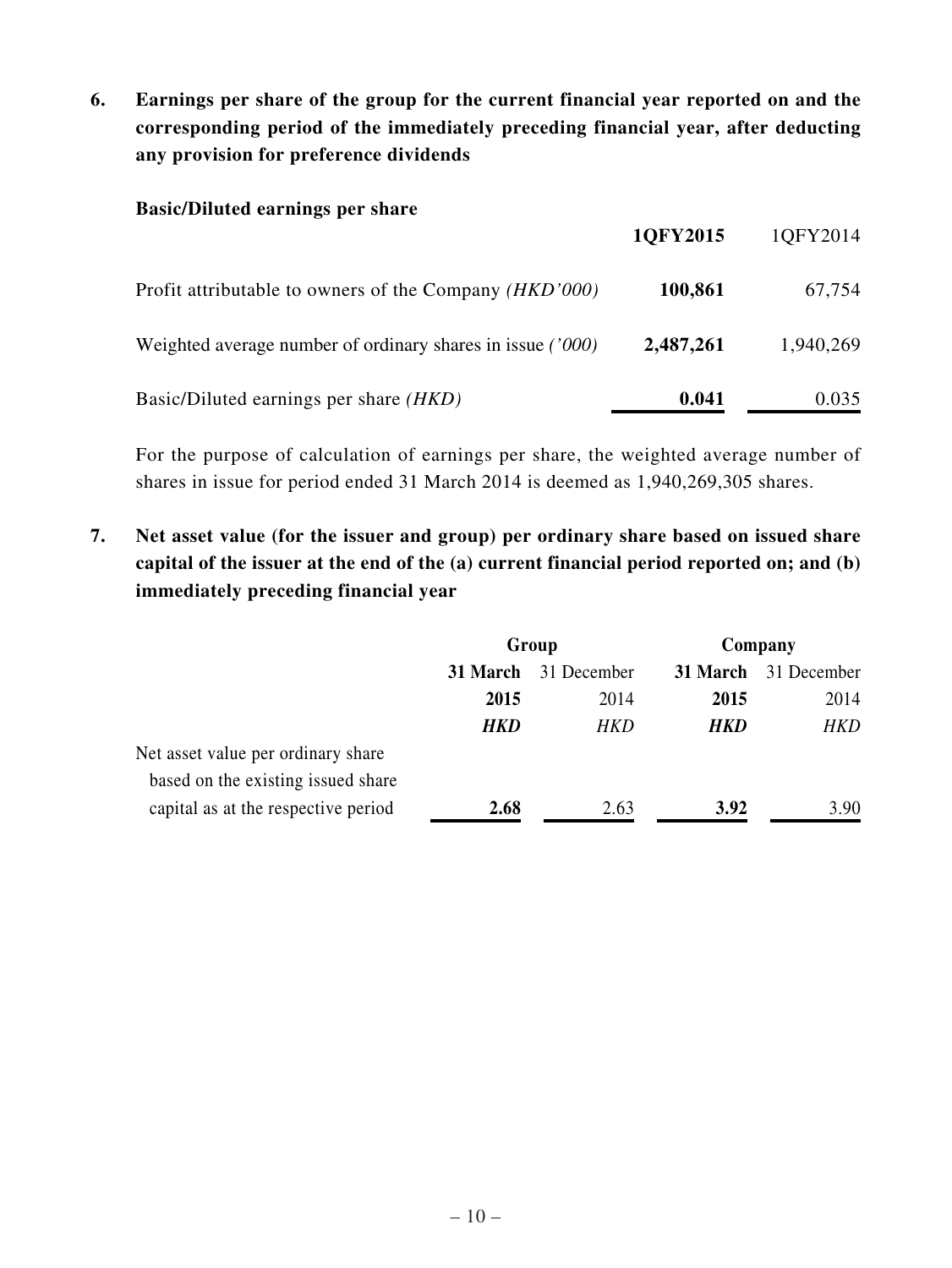**8. A review of the performance of the group, to the extent necessary for a reasonable understanding of the group's business. It must include a discussion of any significant factors that effected the turnover, costs, and earnings of the group for the current financial period reported on, including (where applicable) seasonal or cyclical factors; and any material factors that affected the cash flow, working capital, assets or liabilities of the group during the current financial period reported on.**

### **Overview**

For 1QFY2015, the revenue of the Group has increased by 80% to HKD436.3 million compared with the revenue of HKD241.9 million for 1QFY2014. Gross profit of the Group has increased from HKD133.3 million to HKD217.6 million from 1QFY2014 to 1QFY2015, an increment of 63%. Gross profit margin of the Group decreased to 50% (1QFY2014: 55%). The net profit of the Group increased from HKD72.7 million to HKD104.6 million from 1QFY2014 to 1QFY2015, an increment of 44%.

#### **Statement of Comprehensive Income**

#### *Revenue*

Revenue increased by 80% from HKD241.9 million in 1QFY2014 to HKD436.3 million in 1QFY2015. The increase is mainly attributable to the increase of HKD111.5 million in construction revenue, increase of HKD42.1 million in operating income and increase of HKD40.6 million in finance income. Revenue from construction of water treatment plants was mainly attributed to the expansion projects of Boxing and Suzhou water plants.

#### *Cost of sales*

Cost of sales increased by 101% from HKD108.6 million in 1QFY2014 to HKD218.7 million in 1QFY2015. This is mainly attributable to the expansion of Boxing and Suzhou projects, which result in the increase of HKD61.9 million in construction cost. And the cost of sales increased by HKD48.2 million in accordance with the operating income increment.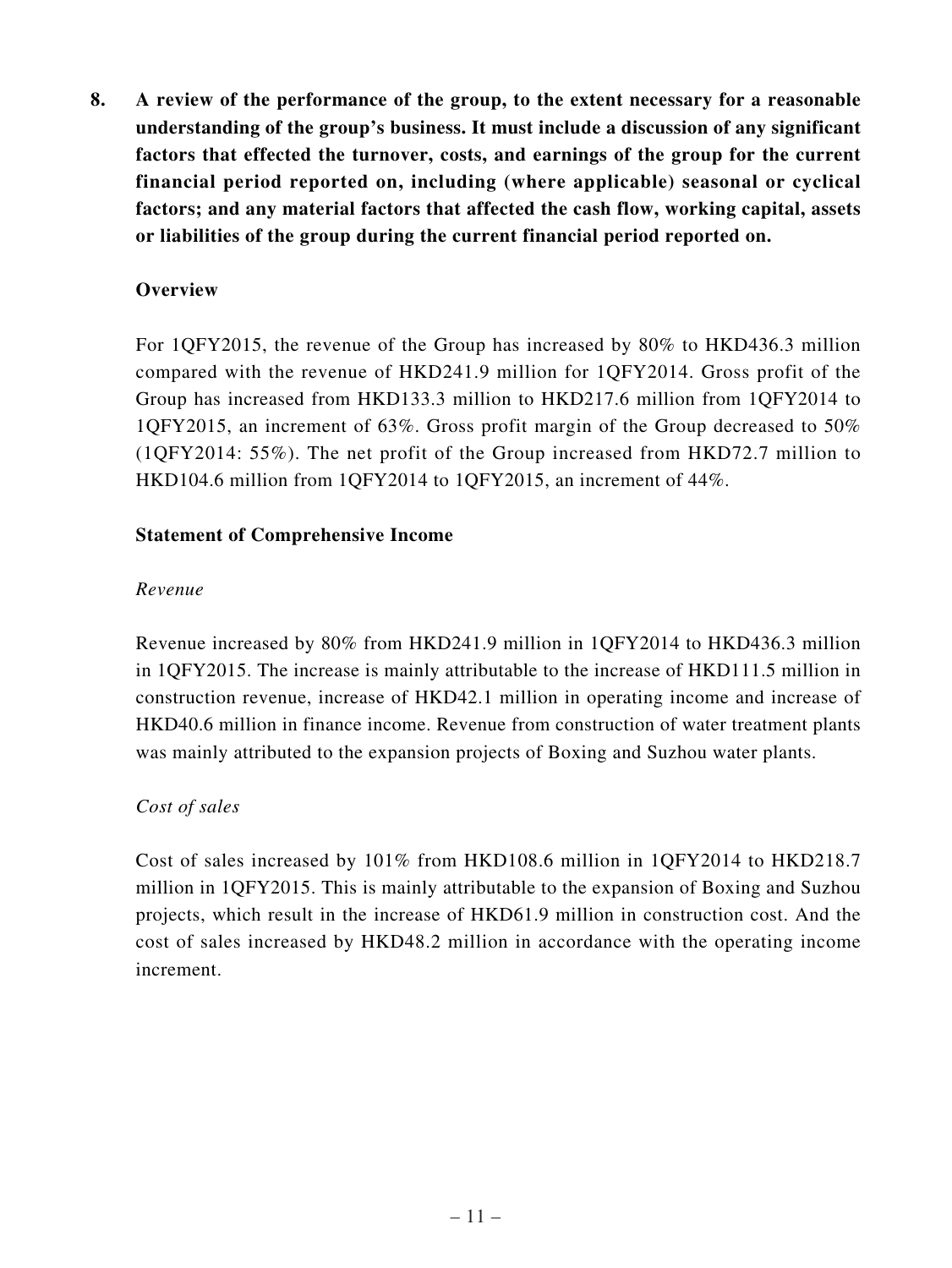Overall gross profit margin decreased to 50% (1QFY2014: 55%). This is mainly due to a larger portion of construction revenue recognized in the mix of the revenue of 1QFY2015 as compared to 1QFY2014. Construction activities have a lower profit margin as compared to operation activities in general. However, compared with 1QFY2014, the gross profit margin for construction activities has been improved as most of construction works done by Jiangsu Tongyong, a subsidiary of the group, which resulted in cost saving.

#### *Other income*

Other income has increased by 234% to HKD9.0 million as compared with HKD2.7 million in 1QFY2014. The increase of other income is mainly due to the increase in government grant received for the efforts made on sewage and emission reduction by Jiangyin water plants during the period.

#### *Administrative expenses*

Administrative expenses increased by 129% to HKD45.8 million (1QFY2014: HKD20.0 million) which is mainly due to the inclusion of HKD22.9 million of administrative expenses after the completion of the reverse takeover ("RTO") on 12 December 2014 of the Hankore Group.

#### *Finance costs*

Finance cost has increased by HKD21.7 million or 142% from HKD15.4 million in 1QFY2014 to HKD37.1 million in 1QFY2015. The increase in finance cost is due to the consolidation of Hankore Group's interest expense on bank borrowing and multicurrency Medium Term Notes (the "MTN") of HKD22.5 million after the RTO.

#### *Income tax*

The income tax mainly consists of current tax expenses of HKD26.1 million (1QFY2014: HKD16.6 million) and deferred tax expense of HKD13.0 million (1QFY2014: HKD11.4 million). The increase in income tax is attributable to the increase of taxable income of the Group as compared with 1QFY2014.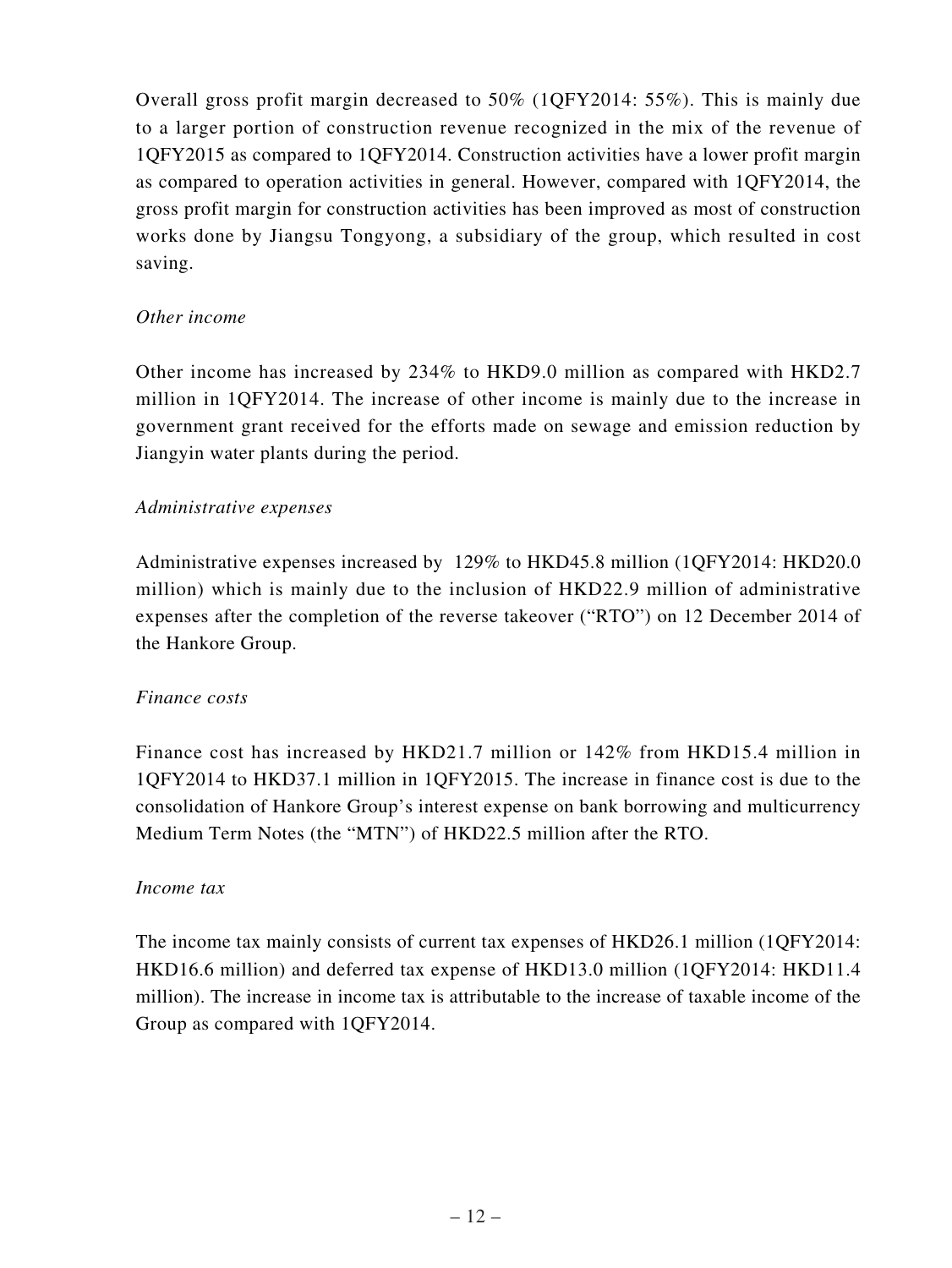### **Statement of Financial Position**

### *Assets*

The total assets of the Group was maintained at HKD10.1 billion as at 31 March 2015 with a slight decrease of HKD16.4 million when compared to that at 31 December 2014. The decrease in total assets is mainly attributable to the decrease of HKD344.3 million in cash and cash equivalents, decrease of HKD2.6 million in property, plant and equipment and decrease of HKD12.4 million in intangible assets. While the decrease is offset by the increase of HKD233.1 million in trade and other receivables, HKD98.5 million in financial receivables, and HKD11.0 million in inventories.

Cash and cash equivalents decreased from HKD681.1 million as at 31 December 2014 to HKD336.8 million as at 31 March 2015. The decrease is due to the net cash outflow of HKD177.9 million from operating activities and net cash outflow from investing activities amounting to HKD1.1 million. Meanwhile, a net cash outflow from financing activities amounting to HKD136.0 million recorded resulted from the repayment of bank borrowings and amount due to related parties in the first quarter of 2015.

Financial receivables (including current and non-current) increased from HKD5.0 billion to HKD5.1 billion as at 31 March 2015, an increase of HKD98.5 million. The increase in financial receivables is mainly attributable to the recognition of construction revenue from Suzhou and Boxing water plants during the period.

The current portion of trade and other receivables of the Group increased by HKD210.2 million from HKD515.3 million as at 31 December 2014 to HKD725.5 million as at 31 March 2015. The increase is mainly due to the growth of operating income of HKD80.8 million during this period and delay in receipt of water tariff amounting to HKD130.0 million, most of which have been received in April 2015.

## *Liabilities*

Total borrowings including current and non-current borrowings decreased by HKD84.9 million. The movement mainly comprised of the proceeds from bank amounting to approximately HKD132.6 million, and repayments made to the bank borrowings and other loans amounting to HKD238.0 million during the period.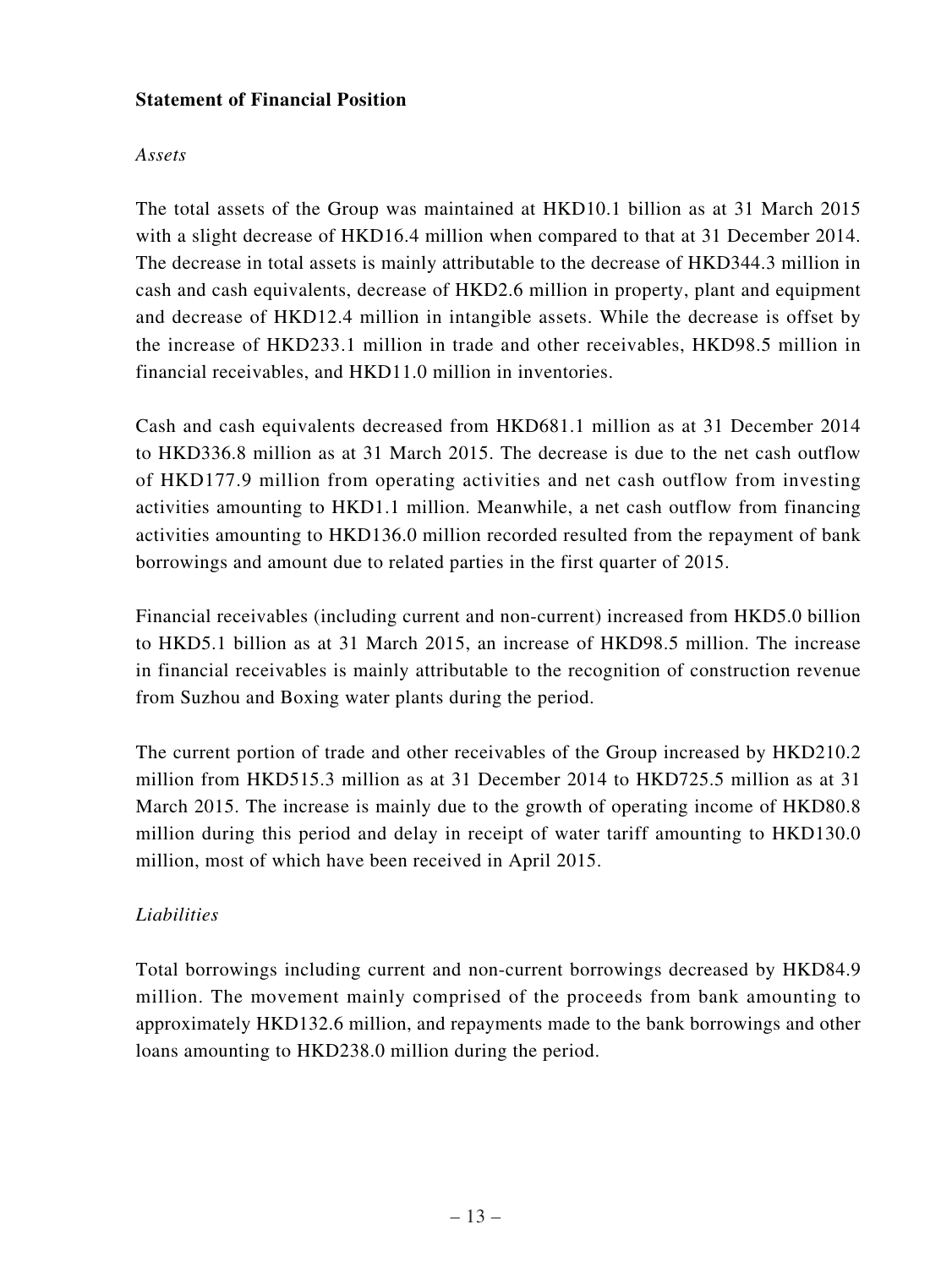Increase of HKD195.5 million in current portion of trade and other payables were mainly due to reclassification of HKD264.3 million payables that are mainly payables to related parties from non-current liabilities to current liabilities. Regardless of the effect of reclassification, the trade and other payables will decrease by HKD68.8 million, of which HKD45.2 million is due to repayment to suppliers and others are due to the repayment to the related parties.

The Group was in a net current asset position of HKD73.3 million as at 31 March 2015 as compared to a net current asset position of HKD303.2 million as at 31 December 2014. The decrease of HKD229.9 million net current liability position was mainly due to the reclassification of HKD264.3 million payables from non-current liabilities to current liabilities. Regardless of the effect of reclassification, the net current asset will increase by HKD34.4 million compared to that of 31 December 2014.

### *Equity*

Except for the recognition of profit attributable to owners of the Company amounting to HKD100.9 million and HKD4.2 million of the foreign exchange differences on translation from RMB to HKD, there are no other significant changes in equity.

### **Statement of Cash Flow**

Cash and cash equivalents decreased from HKD681.1 million as at 31 December 2014 to HKD336.8 million as at 31 March 2015. Cash and cash equivalents included in consolidated statement of cash flow are comprised of the following:

|                                                      | 31 March       | 31 December    |
|------------------------------------------------------|----------------|----------------|
|                                                      | 2015           | 2014           |
|                                                      | <b>HKD'000</b> | <b>HKD'000</b> |
| Cash and cash equivalents per statement of financial |                |                |
| position                                             | 336,771        | 681,101        |
| Less: Pledged bank deposits                          | (150, 749)     | (181,770)      |
| Cash and cash equivalents per statement of cash flow | 186,022        | 499,331        |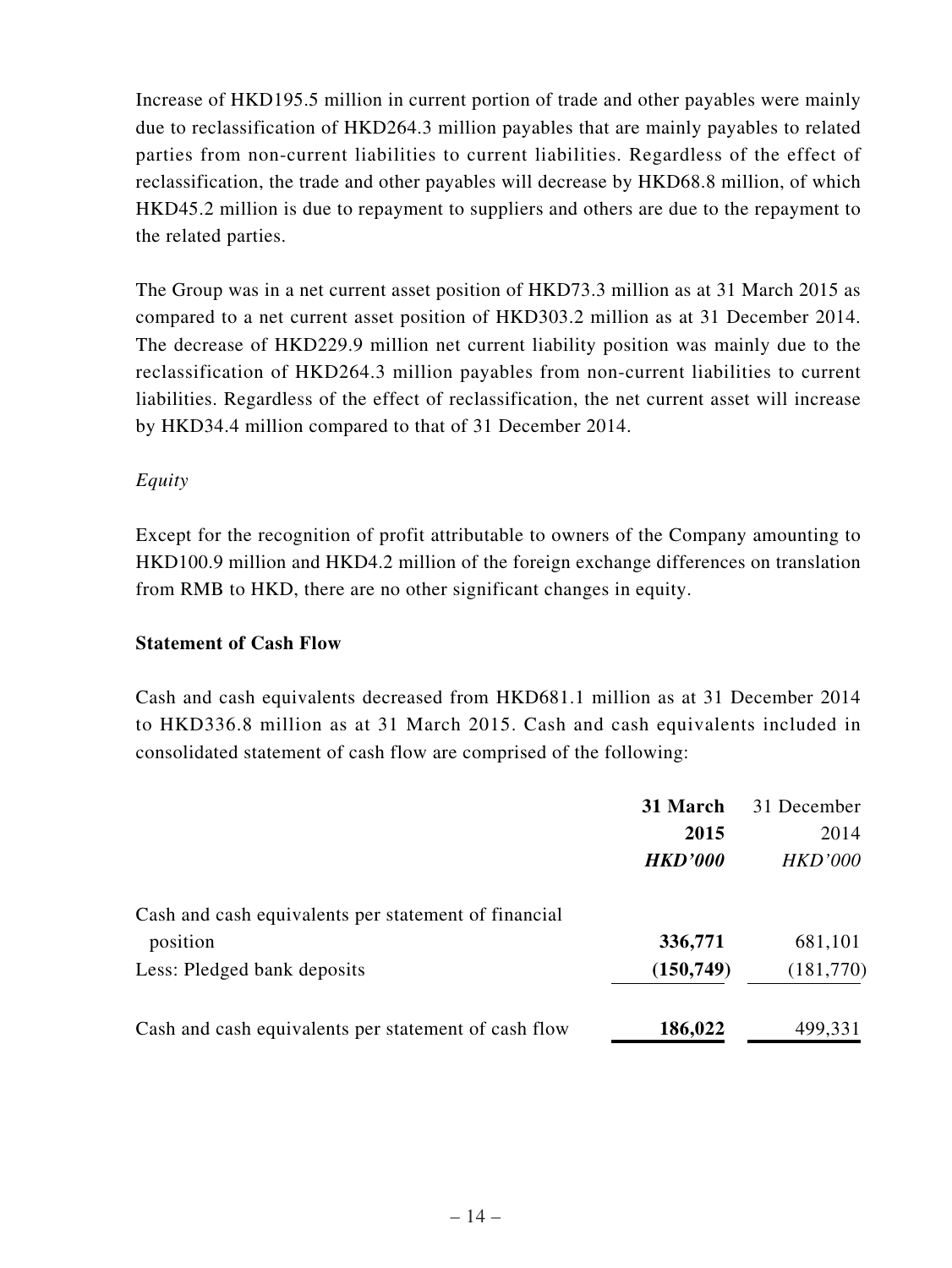### *Net cash flow from operating activities*

The Group has a cash inflow of HKD202.2 million before changes in working capital. Changes in working capital and payment of income tax has caused a cash outflow of HKD364.9 million and HKD15.2 million respectively. As a result, the Group has recorded a net cash outflow of HKD177.9 million from operating activities. The changes in working capital arose mainly from:

- (1) Increase in financial receivables of HKD81.7 million
- (2) Increase in inventories of HKD10.9 million
- (3) Increase in trade and other receivable of HKD225.5 million
- (4) Decrease in trade and other payable of HKD46.8 million

#### *Net cash from investing activities*

For 1QFY2015, the Group has recorded a net cash outflow of HKD1.1 million from investing activities. The cash outflow mainly resulted from payment for purchase of property, plant and equipment.

#### *Net cash from financing activities*

The Group has recorded a net cash outflow from financing activities of HKD136.0 million for 1QFY2015. The net cash outflow was caused by:

- (1) Net decrease in amount due from/to related parties of HKD25.0 million
- (2) Net repayment of borrowings of HKD105.5 million
- (3) Interest paid of HKD37.1 million
- (4) Decrease in pledged bank deposits of HKD31.6 million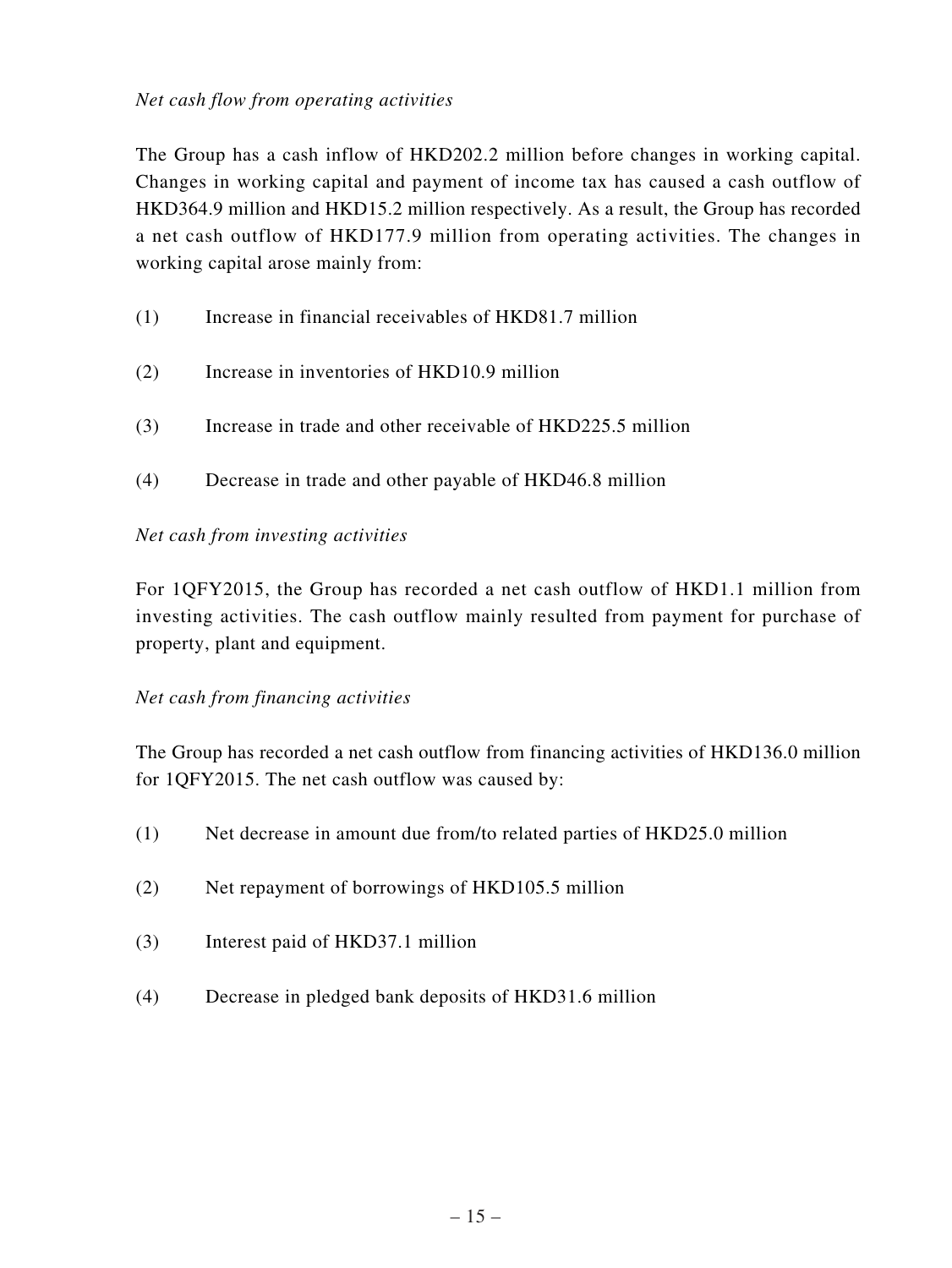#### **Subsequent events**

On 19 January 2015, the Company entered into subscription agreements with each of International Finance Corporation ("IFC") and Dalvey Asset Holding Ltd ("DAH", together with IFC, the "Investors"). The Company has agreed to allot and issue and the Investors have agreed to subscribe for an aggregate of 120,690,957 new ordinary shares in the capital of the Company ("Subscription Shares") at an issue price of S\$0.94 per Subscription Share, representing gross proceeds of approximately S\$113,449,500, which will be utilized as working capital to fund the growth and expansion of the Company's business. The subscription of new shares and other matters in connection with or arising out of the Subscriptions have been approved at a special general meeting held on 12 March 2015. On 21 April 2015, a total of 120,690,957 shares have been issued to the Investors.

**9. Where a forecast, or a prospect statement, has been previously disclosed to shareholders, any variance between it and the actual results.**

None.

## **10. A commentary at the date of the announcement of the competitive conditions of the industry in which the group operates and any known factors or events that may affect the group in the next reporting year and the next 12 months.**

With the implementation of the new Environmental Protection Law (環境保護法) and emergence of new environment protection policies, especially the newly released The Water Pollution Prevention & Control Plan, also known as the Clean Water Action Plan (水十條), the PRC government has further raised its emphasis on the country's environmental issues to a whole new level. The government will continue to encourage and support the social capital to participate in the investment and operation of urban infrastructure through service concession arrangement.

With strict law enforcement towards sewage treatment, it will bring along a huge market capacity expansion for the industry. The increasing procurement of sewage treatment services by the government will speed up the restructuring and upgrade of the industry. Riding on the favourable trend, the Group will seize the rare historical opportunity and fully utilize its excellent market resources to expand market share and strive to be one of the leading water companies in the PRC within the next three to five years.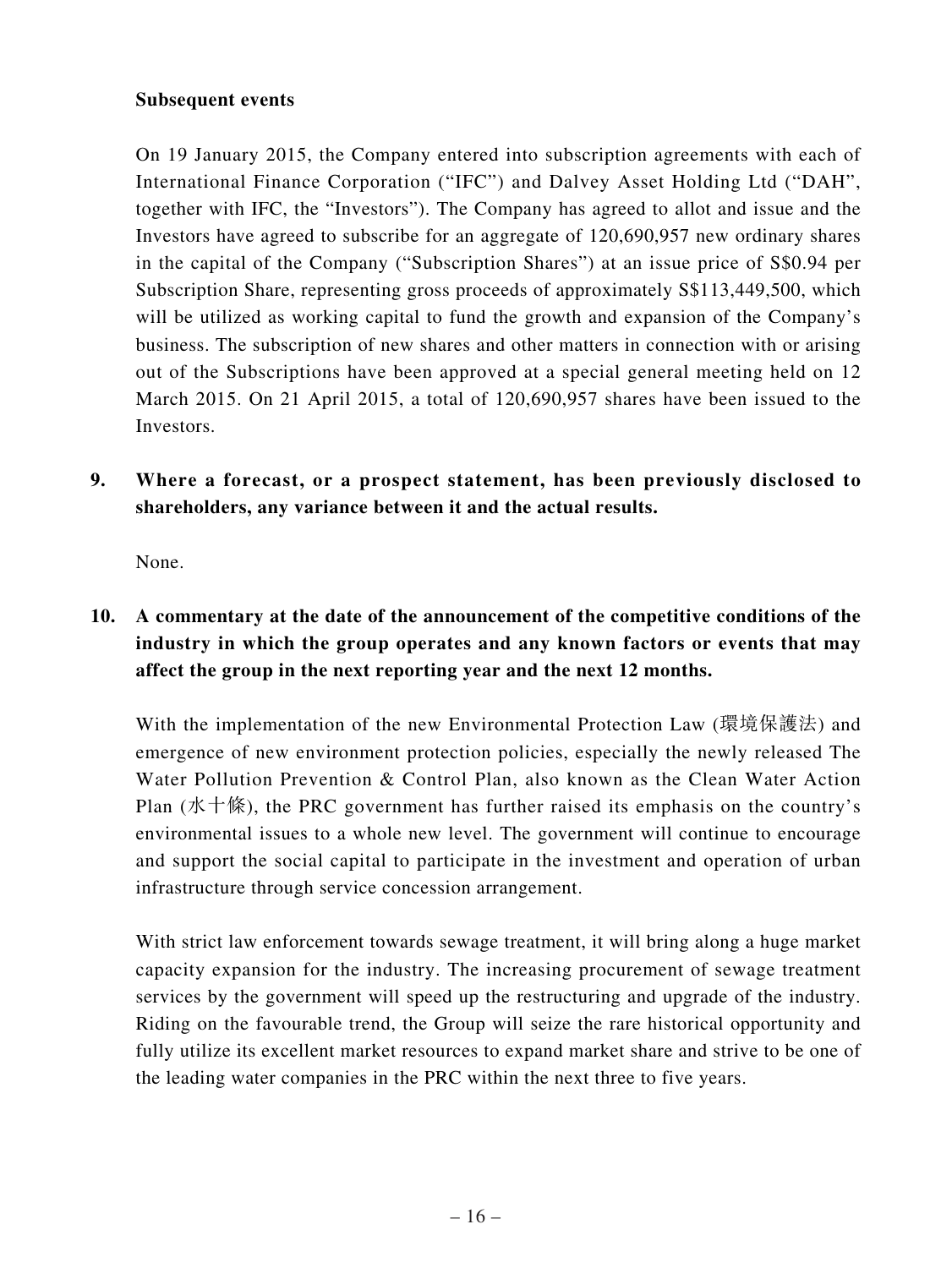### **11. Dividend**

*(a) Current financial period reported on*

Nil

- *(b) Corresponding Period of the immediately Preceding financial year* Not applicable
- *(c) Date payable*

Not applicable

*(d) Books closure date*

Not applicable

### **12. If no dividend has been declared/recommended, a statement to that effect**

Not applicable.

## **13. If the Group has obtained a general mandate from shareholders for IPTs, the aggregate value of such transactions as required under Rule 920(1)(a)(ii). If no IPT mandate has been obtained, a statement to that effect**

During this period, the Group does not have any general mandate from shareholders for Interested Person Transactions.

#### **14. Status on the use of net proceeds raised from share placement and issue of MTN**

On 12 December 2014, pursuant to the completion of the RTO, the Company has allotted and issued 1,940,269,305 Consideration Shares to the Vendor, China Everbright Water Holdings Limited, in satisfaction of the Consideration for the Proposed Acquisition. No cash has been received from issuance of Consideration Shares.